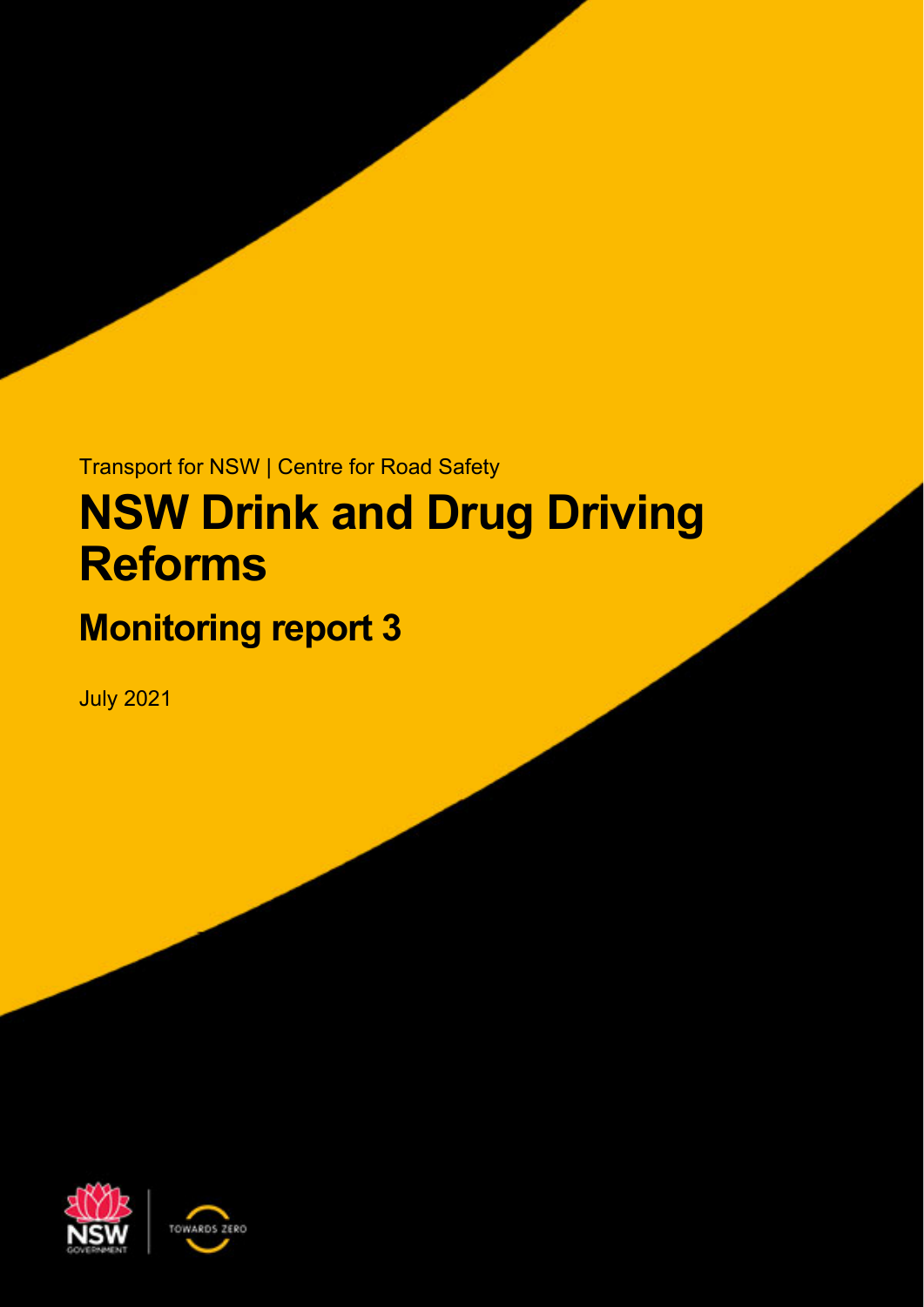## **Contents**

| 1                     |                                                                              |  |
|-----------------------|------------------------------------------------------------------------------|--|
|                       |                                                                              |  |
| $\mathbf{2}^{\prime}$ | Penalty notices for lower-range drink and drug driving first-time offences 5 |  |
|                       |                                                                              |  |
|                       |                                                                              |  |
|                       | 2.3 First time lower-range offences resulting in a non-conviction penalty    |  |
| 3                     |                                                                              |  |
|                       |                                                                              |  |
|                       |                                                                              |  |
|                       |                                                                              |  |
| 5                     |                                                                              |  |
|                       |                                                                              |  |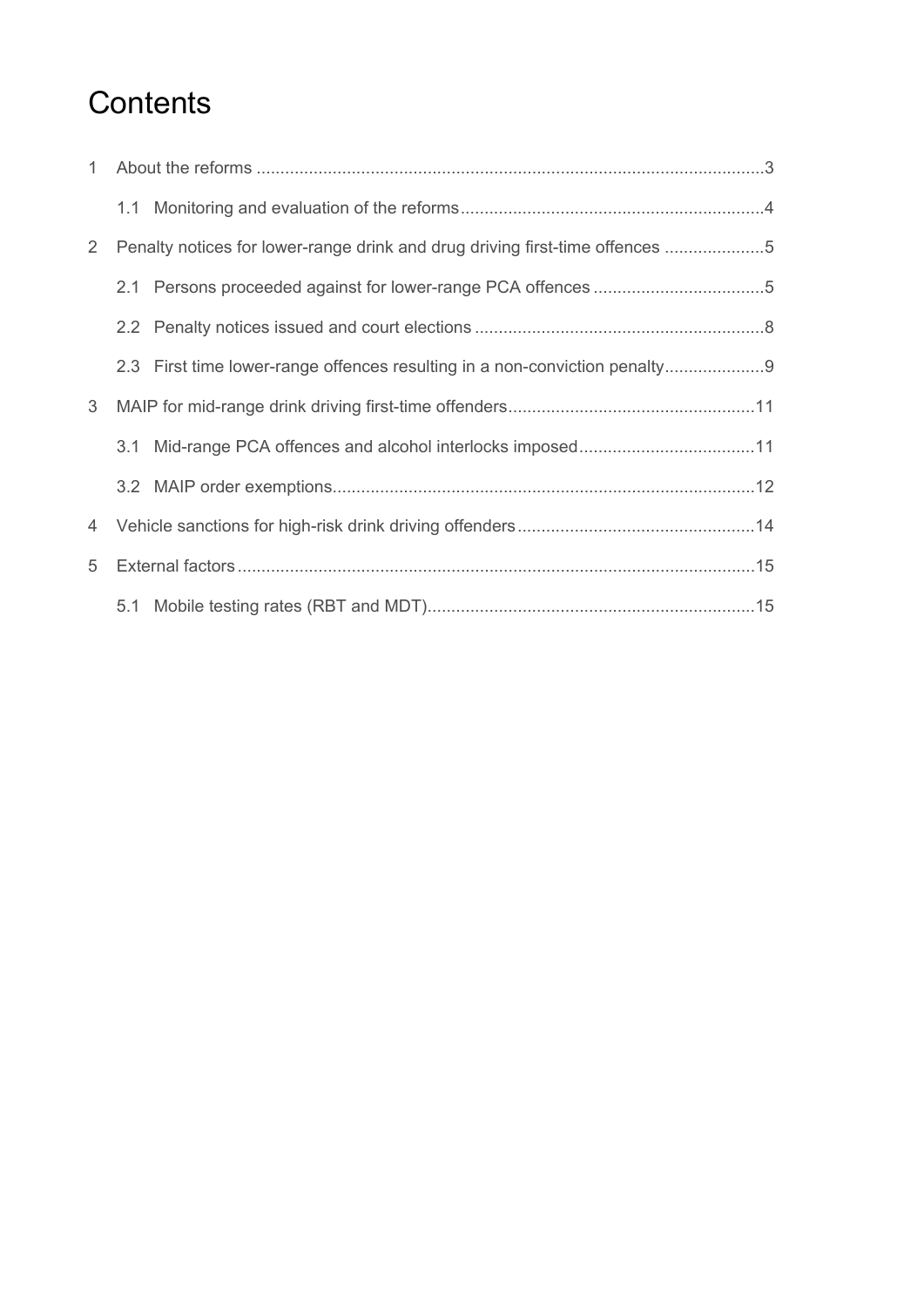## **1 About the reforms**

The NSW Drink and Drug Driving reforms that are part of the *Road Transport Legislation Amendment (Penalties and Other Sanctions) Act 2018* (the Act) implement key measures of the Road Safety Plan 2021. The Act draws on evidence from across Australian jurisdictions and globally, to enhance the penalty framework to increase deterrence of drink and drug driving and reduce road trauma. The Act includes:

#### **The introduction of penalty notices for lower-range drink and drug driving first offenders**

The reforms aim to ensure penalties are consistently and swiftly applied to low, novice, and special range prescribed concentration of alcohol (PCA) and drug presence first offences. The Act enabled penalty notices (coupled with licence suspension) to be issued for novice, special and low range PCA offences and driving with the presence of an illicit drug offences that are a first time offence. This element of the reforms came into effect from May 2019. Through this report novice, special and low range PCA offences are referred to as lower-range offences when they are grouped together.

The timing of the issue of the penalty notice and the licence suspension is different for drink driving offenders compared to drug driving offenders. This is because while robust evidence of a drink driving offence can be obtained at the roadside or station (breath analysis), oral fluid samples require laboratory confirmation of the presence of illicit drugs.

#### **The extension of mandatory alcohol interlocks to mid-range drink driving first offenders**

The Mandatory Alcohol Interlock Program (MAIP) was introduced by the NSW Government in February 2015 and was used for high-range PCA (a blood alcohol concentration of 0.15 or more), 'refusal', and all repeat offenders. Under the reforms, the requirement was extended to the next highest risk group, all mid-range offenders (a blood alcohol concentration between 0.08 and 0.149) convicted of a first offence. The extension came into effect from December 2018.

A new category of exemption was added for offenders convicted of a mid-range first offence only, which allows the court to issue an exemption if it is proven that an interlock order would cause severe hardship to the offender.

#### **The option for vehicle sanctions at the roadside for high risk drink driving offenders**

NSW has a vehicle sanctions scheme (where a vehicle can be impounded or number plates confiscated) in place for 'hoon' offences (such as aggravated burnout, street racing, and speeding by more than 45km over the limit). This element of the reforms, which came into effect from December 2018 provides for the imposition of vehicle sanctions for certain repeat drink driving offences.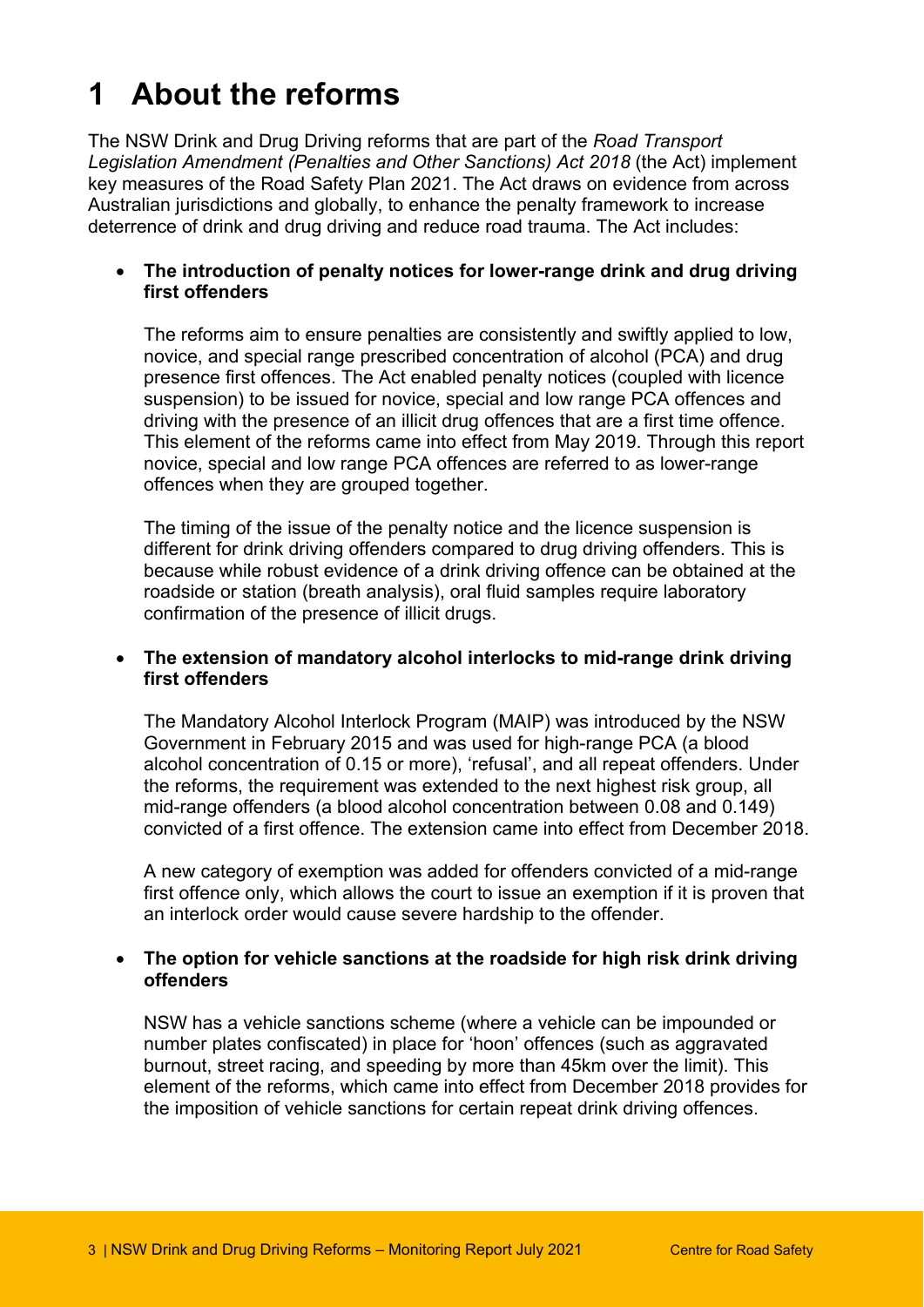#### 1.1 Monitoring and evaluation of the reforms

Monitoring reports are part of a larger program of work to evaluate the implementation and impact of the reforms. In 2020 an Operational Review was undertaken, and process and outcome evaluations are planned to take place between 2021 and 2025.

It is intended that monitoring reports tracking key metrics in the reforms will be released twice per year. This is the third report in the series; the second was released in February 2021 on the CRS website, and included data through June or September 2020, depending on data source. The data in this report builds on data presented in the January 2021 monitoring report, and includes data through December 2020 or March 2021.

Selected metrics are outlined below to demonstrate implementation of key areas of the reforms. One external factor, number of RBTs and MDTs conducted has also been included.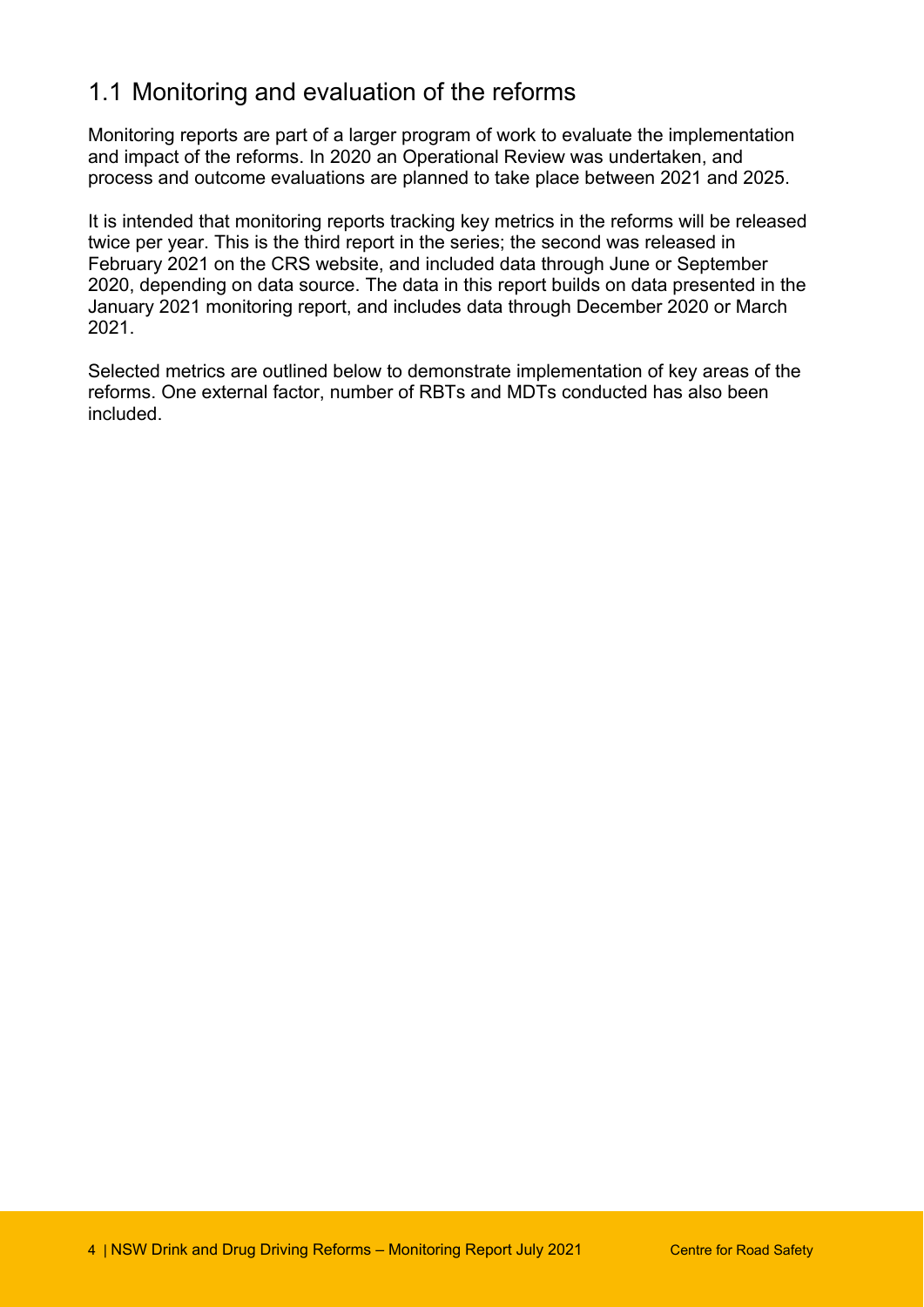## **2 Penalty notices for lower-range drink and drug driving first-time offences**

Changes expected following implementation of this reform element included:

- 1. Decrease in number of persons issued with a court attendance notice
- 2. Increase in the number of persons issued a penalty notice
- 3. Decrease in the number of proven court appearances resulting in a nonconviction penalty (section 10)

#### 2.1 Persons proceeded against for lower-range PCA offences



*Source: NSW Bureau of Crime Statistics and Research – April 2021* 

In previous monitoring reports, the data for persons proceeded against by police for low, special or novice range PCA included both first-time and repeat offences. For this report, data filtered to include first offences only is available, and is used in graph 2.1a above.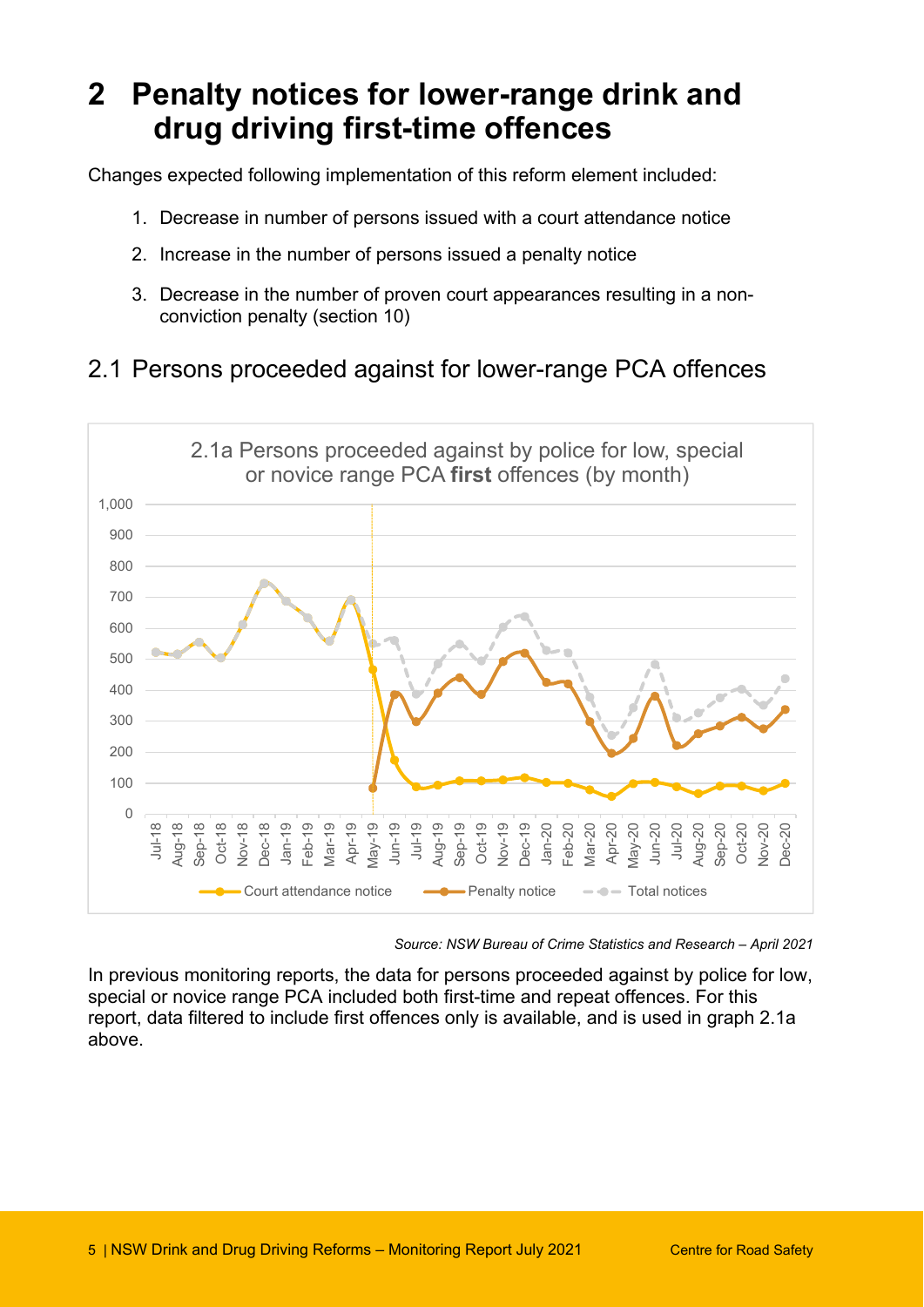This data is more suitable for monitoring of the reforms, because only first-time lowerrange PCA offences are eligible to receive penalty notices, while second and subsequent offences are not. Across the period from July 2018 to December 2020, first time offences made up the majority of lower-range PCA offences (89.7 per cent), with second and subsequent offences making up the remainder, so the patterns reflected in the new filtered data are similar to what has been reflected in previous monitoring reports.

There is a drop in court attendance notices issued for first-time lower-range PCA offences from May 2019, when penalty notices and license suspensions for first-time lower range offences were introduced. From June 2019 onwards, the number of penalty notices issued for these offences has remained consistently higher than court attendance notices.



*Source: NSW Bureau of Crime Statistics and Research – April 2021* 

In previous monitoring reports, data for illicit drug driving offences included both firsttime and repeat offences. When the data included all illicit drug driving offences, the number of penalty notices issued remained lower than the number of court attendance notices.

Across the period from July 2018 to December 2020, the first-time offences made up just under three quarters of illicit drug driving offences (73.9 per cent), with second and subsequent making up the remainder. For illicit drug driving offences, filtering the data to only first offences has more impact on the patterns in the data than was the case for PCA offences above as they make up a smaller proportion of the offences.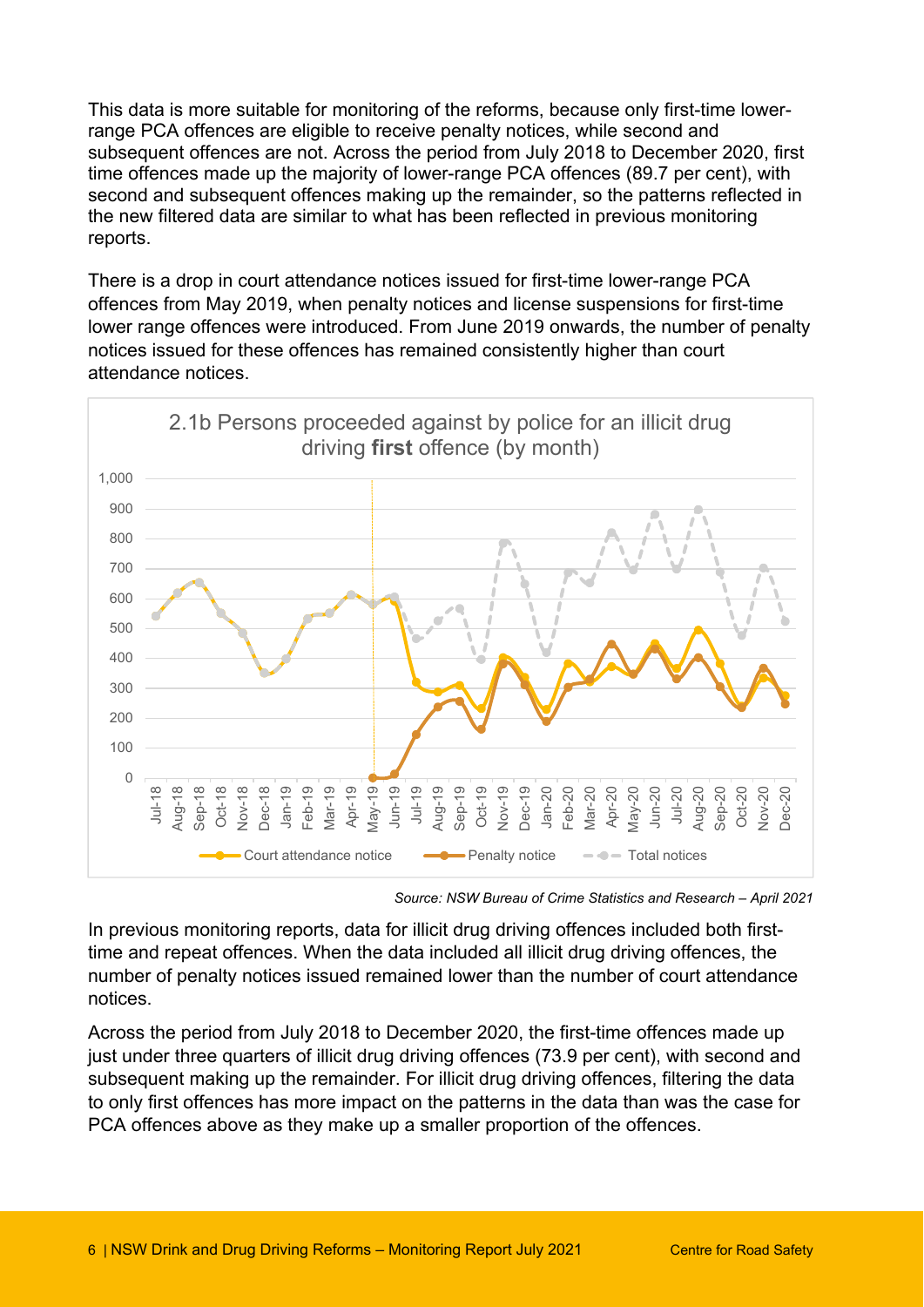When the data is filtered to first offences only, the number of court attendance notices and penalty notices become similar, with the number of penalty notices exceeding court attendance notices in some months. The proportion of offences resulting in a penalty notice is still lower for illicit drug driving first offences than for lower-range PCA first offences.



*Source: DRIVES – July 2021* 

Graph 2.1c includes new information sourced from the DRIVES database, which identifies license suspensions associated with lower-range PCA and illicit drug driving first offences, by offence date. These figures include suspensions that are issued and are later appealed. The pattern of offences is similar to graph 2.2a below which represents penalty notices issued for the same categories of offence, however the number of suspensions recorded is lower than the number of penalty notices.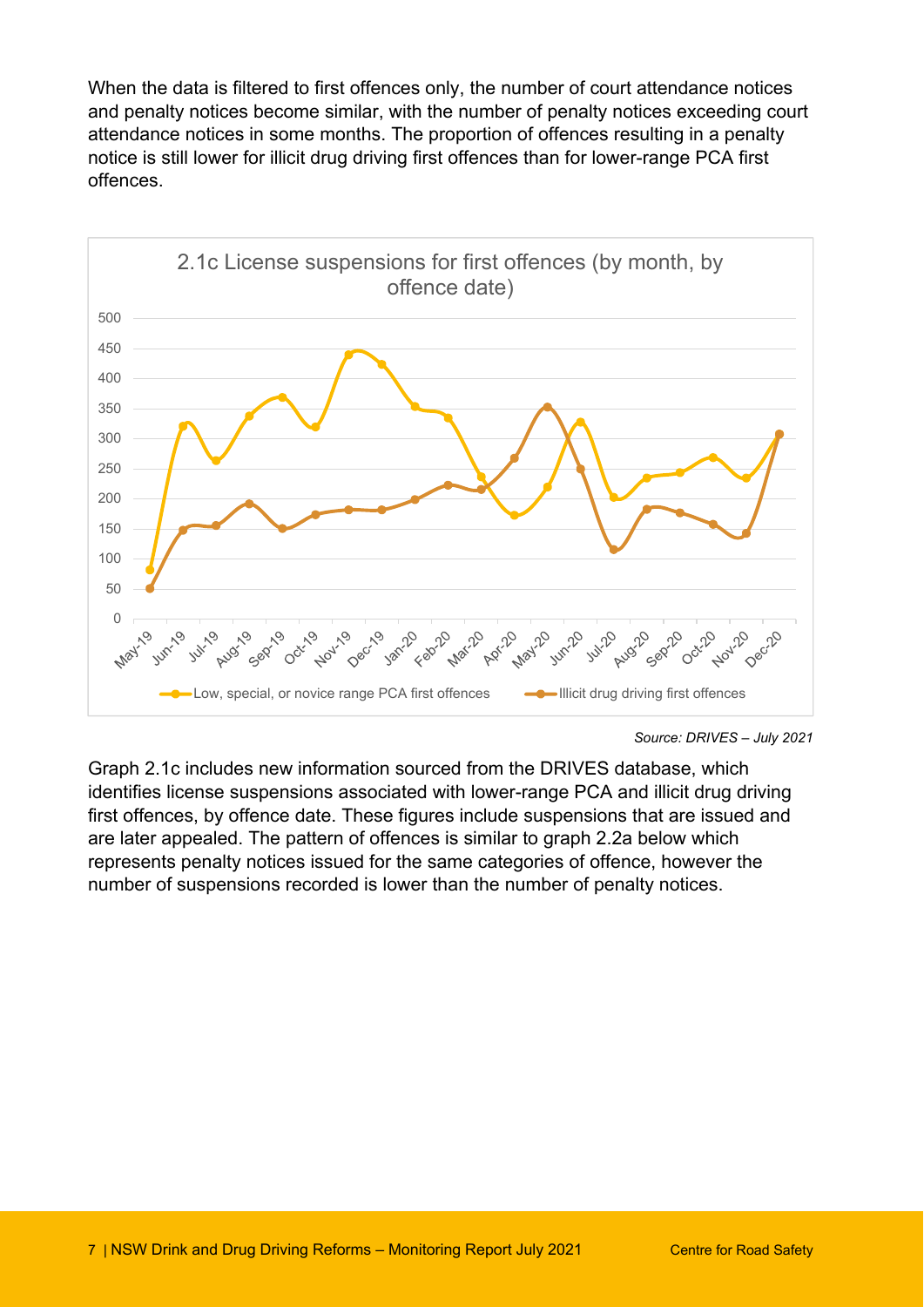

#### 2.2 Penalty notices issued and court elections

 *been issued for this offence.'* Note: The per cent court elected is calculated by identifying the number of PNs with an offence date in a *particular month of issue, which have the status "CAN Issued" which indicates that a Court Attendance Notice has* 

Drivers who receive a penalty notice may elect to have their matter heard in court rather than pay the fine issued without a review in court. The rate of court election for first offence penalty notices has remained low. Across the entire period from May 2019 to December 2020, the rate of court election for first offence penalty notices was 4.5 per cent. For the new data since the last monitoring report (July 2020-December 2020), the rate of court election was 4.7 per cent. A preliminary impact assessment provided by Department of Justice (now Department of Communities and Justice) prior to implementation of the reforms estimated a higher court elect rate of 20 per cent.

Across the period from May 2019 to December 2020, the average rate of court election was higher for PCA offences (at 5.3 per cent) than for illicit drug presence offences (at 3.7 per cent).

Source: Revenue NSW - June 2021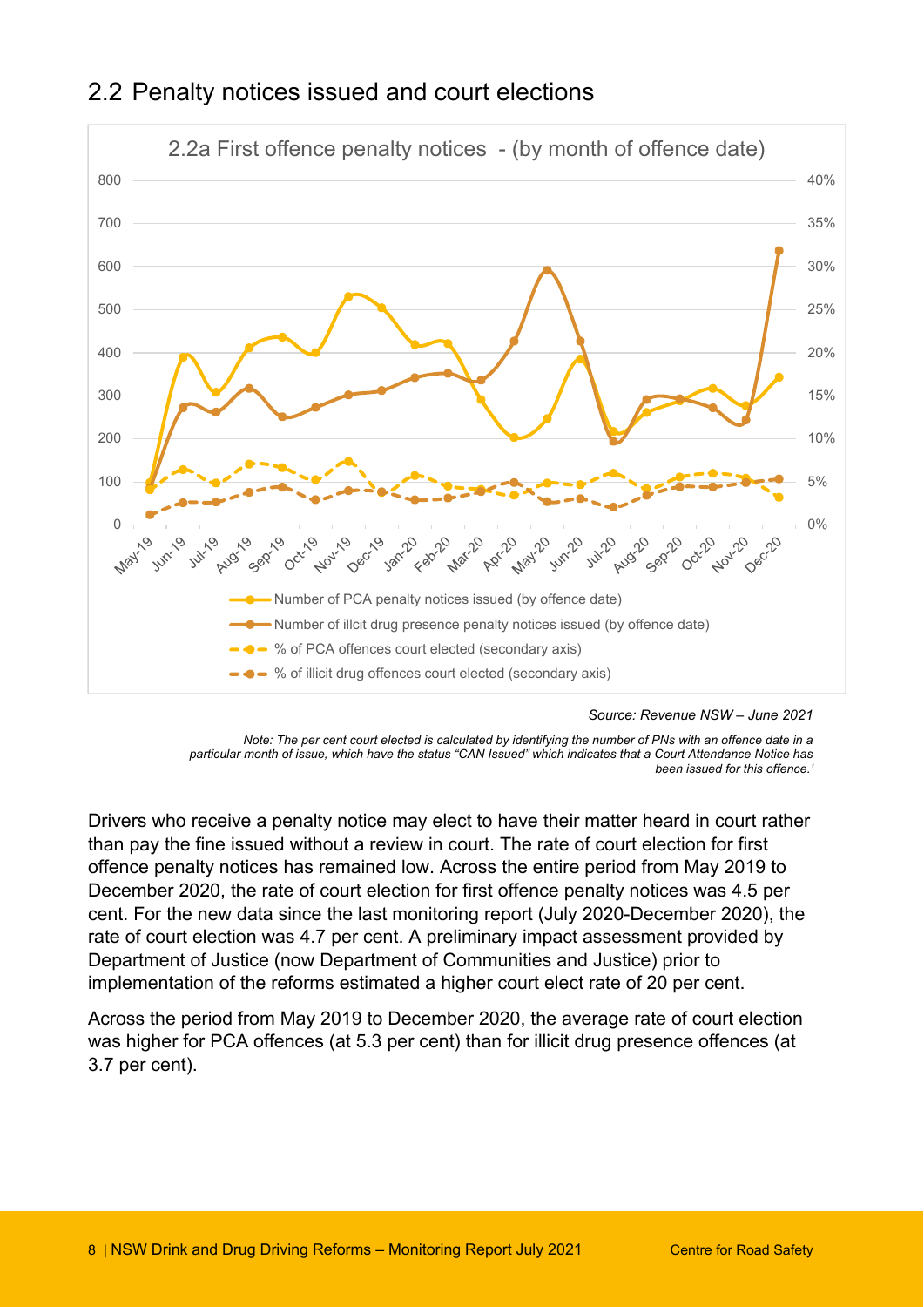

#### 2.3 First time lower-range offences resulting in a non-conviction penalty

*Source: NSW Bureau of Crime Statistics and Research –April 2021* 

immediately following the reforms. After the introduction of first-time lower-range penalty notices in May 2019, there was an immediate drop in the number of total proven court appearances for lower-range PCA first offences, and reduction in proven court appearances resulting in a nonconviction penalty (also previously referred to as Section 10 orders). This data reflects the date of finalisation, so some legacy matters (initiated under pre-reform legislation, but finalised in the post-reform period) may be reflected especially in the months

This data should be viewed alongside data from Section 2.2 which outlines first time lower-range PCA offences dealt with by penalty notice. Prior to the reforms, these offences would have been dealt with by court attendance notice. While drivers who receive a penalty notice may elect to have their matter heard in court rather than pay the fine, only a small proportion are choosing this option (5.3 percent across the period from May 2019 to December 2020).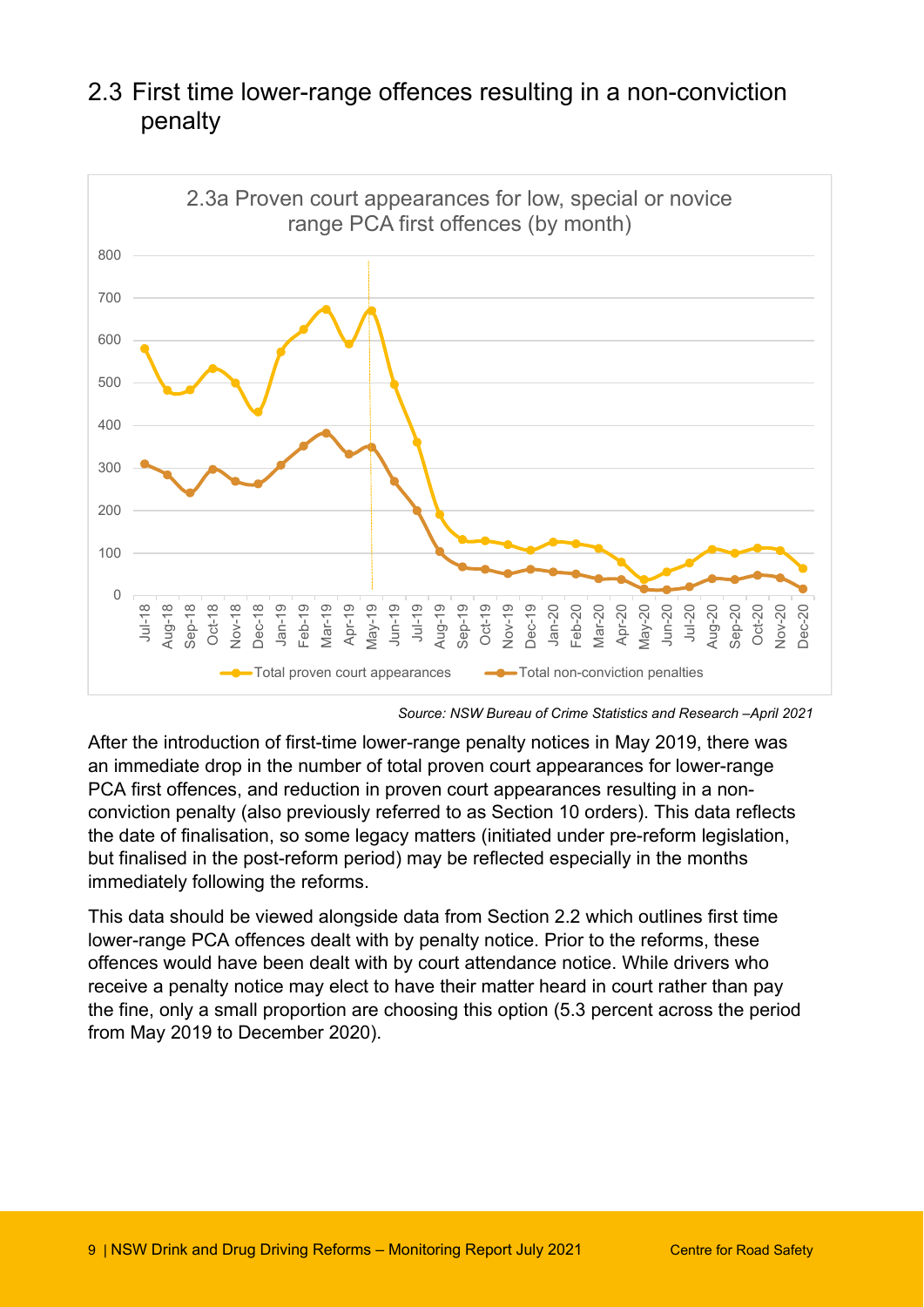

*Source: NSW Bureau of Crime Statistics and Research – April 2021* 

The number of proven court appearances for first-time illicit drug driving also started to decrease in September 2019, slightly after the decrease noted for PCA offences. The previous report noted that this figure stayed under 300 per month until June 2020; however the new data included in this report indicates that the number of proven court appearances for illicit drug driving first increased from May 2020 onwards.

As noted in Section 2.2, many first offences for illicit drug driving are being dealt with by penalty notice, and the rate of court election of penalty notices for illicit drug presence offences is only 3.7 per cent.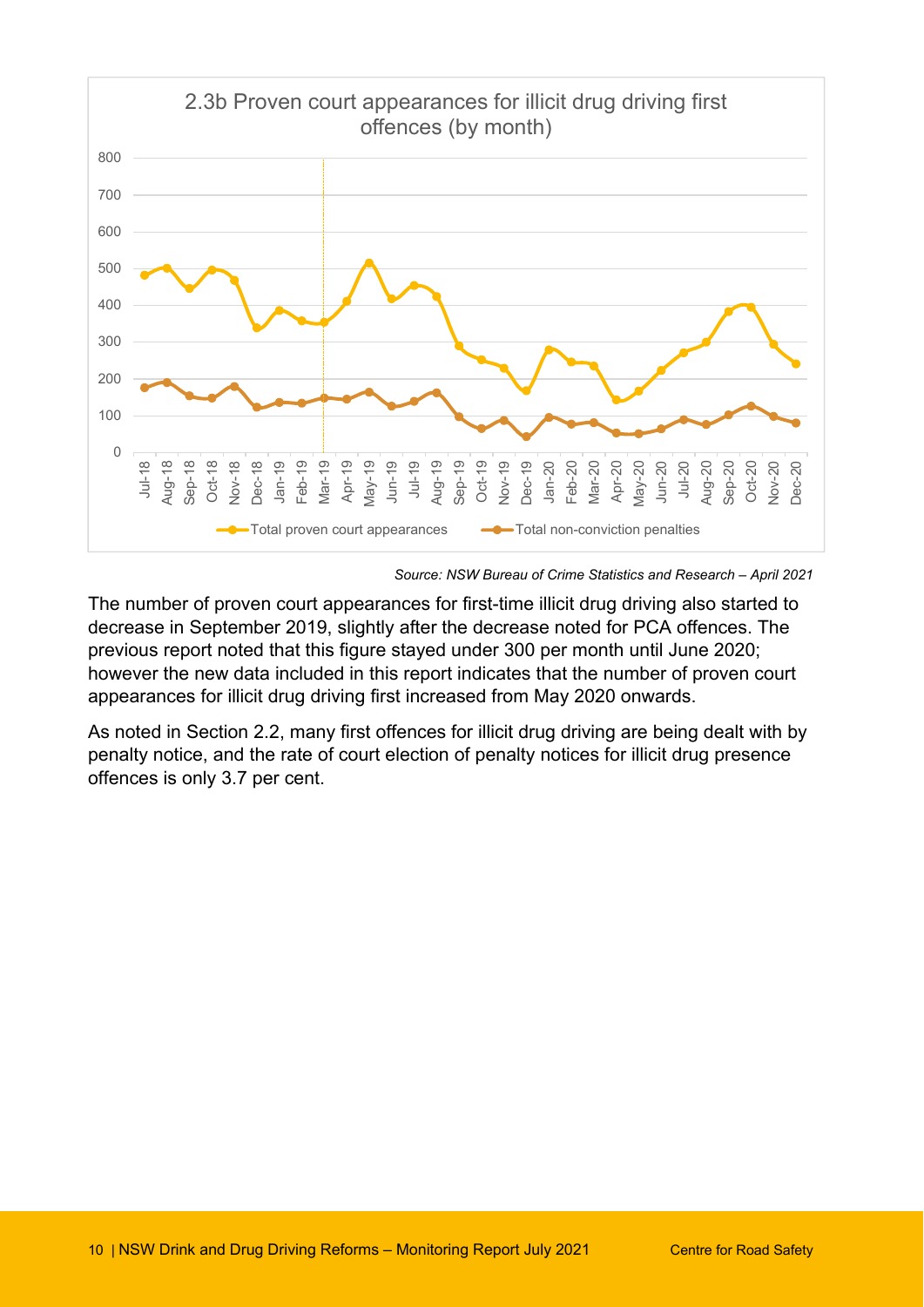### **3 MAIP for mid-range drink driving first-time offenders**

Changes expected following implementation of this reform element included:

- 1. Increase in number and percentage of court appearances with an alcohol interlock imposed (MAIP order) for mid-range PCA offences.
- 2. Increase in total number of MAIP orders issued.
- 3. Increase in percentage of offenders granted an exemption.

#### 3.1 Mid-range PCA offences and alcohol interlocks imposed



*Source: NSW Bureau of Crime Statistics and Research – April 2021* 

Extension of MAIP to include first-time mid-range offences came into effect in December 2018. In December 2018, the proportion of proven court appearances with an alcohol interlock imposed for a mid-range PCA first offence was 8.5 per cent. By January 2019 this figure increased to 54.1 per cent, and from March 2019 to December 2020 has remained above 70.0 per cent each month. During the 2020 calendar year,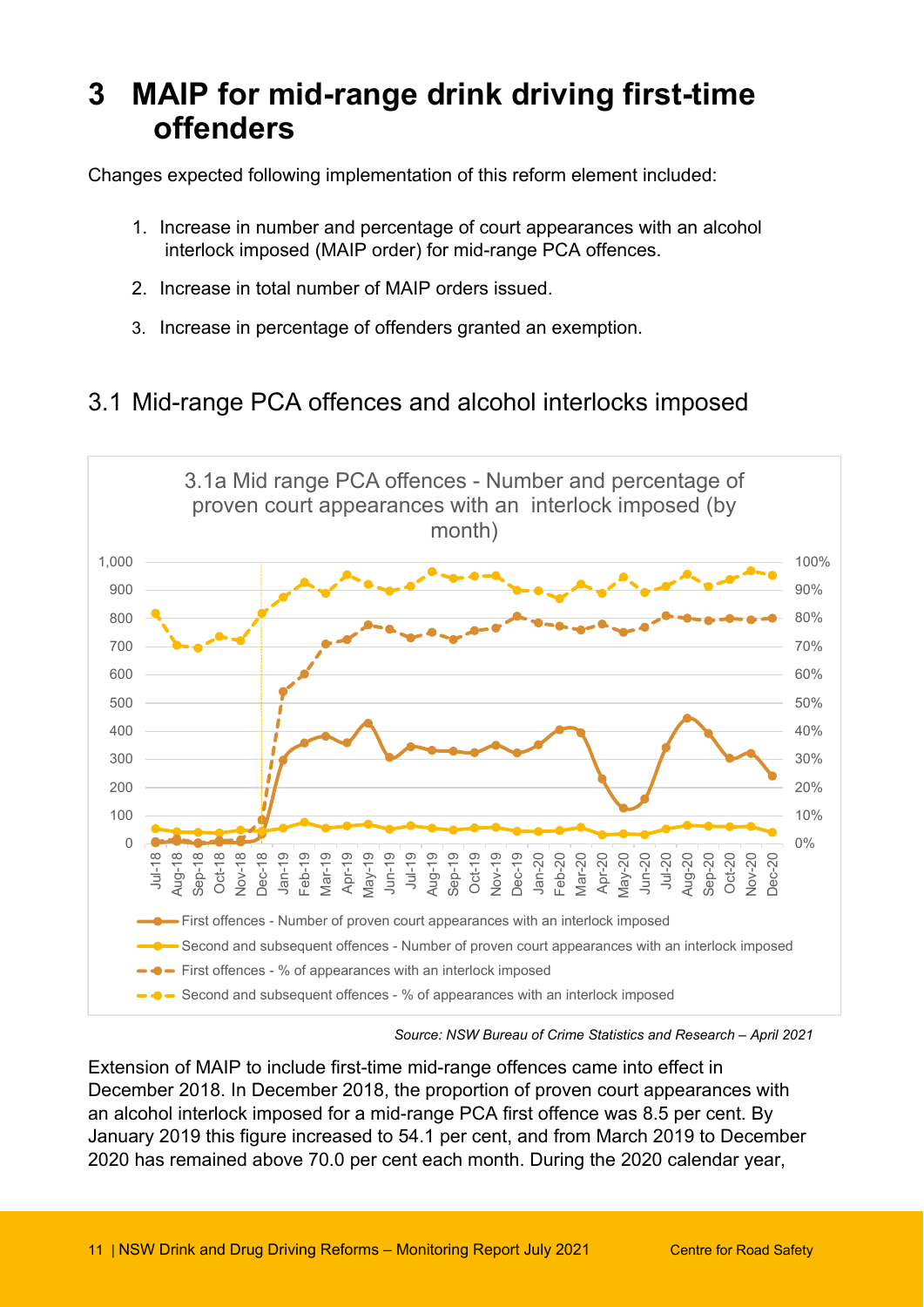the proportion of proven court appearances with an alcohol interlock imposed for a midrange PCA first offence each month was higher than 75.0 per cent.

There was a drop in the number of proven appearances across April, May and June 2020 which is likely due to interruptions to the court system during COVID-19 restrictions. The numbers from August 2020 onwards are similar to the period before COVID-19. Even during the period where the absolute number of proven appearances decreased, the proportion of proven appearances with an interlock imposed remained stable.



#### 3.2 MAIP order exemptions

*Source: Alcohol Interlock Unit – March 2021* 

After December 2018, the absolute number of MAIP orders issued across high, mid, and low range offences increased, and with the introduction of MAIP orders for first-time mid-range PCA offences. At the time the reforms took effect, it was not possible to divide the data for exemptions into PCA ranges, so this graph represents all MAIP offence categories.

The proportion of convictions that resulted an exemption increased from January 2019, which may have been caused by mid-range first-time offenders taking up the new severe hardship exemption category. Between July 2018 and December 2018, the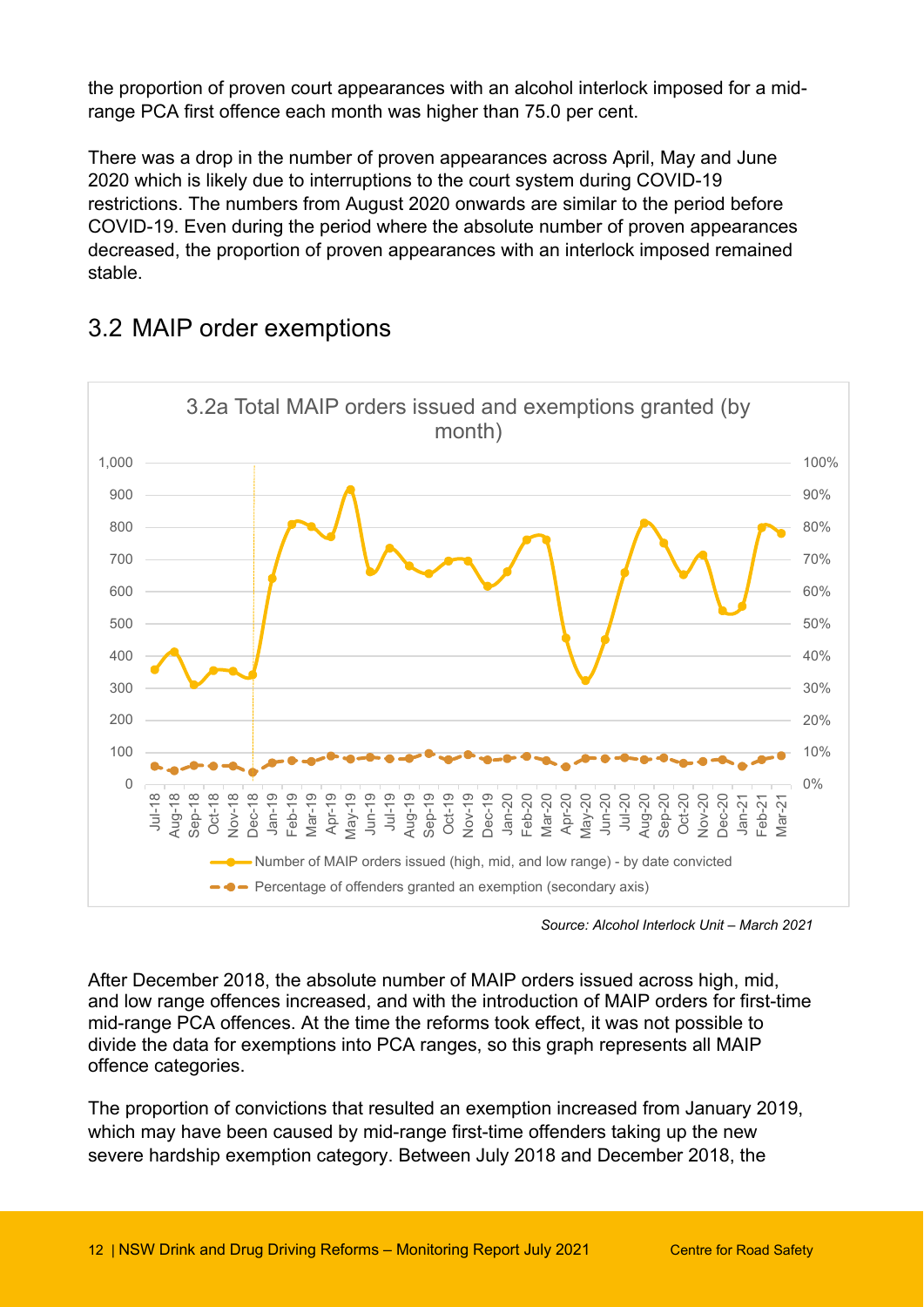percentage of offenders receiving an exemption was 5.3 per cent. In the 2019 calendar year this increased to 8.2 per cent, and in 2020 it was 7.8 per cent.



*Source: Alcohol Interlock Unit – March 2021* 

From March 2020, additional data was recorded that enables mid-range MAIP orders and exemptions to be identified. In most months, the proportion of mid-range convictions resulting in an exemption is slightly higher than for other PCA ranges, which may be related to the severe hardship exemption category (available to first time midrange offenders only).

Across the period from March 2020 to March 2021 the proportion of mid-range PCA convictions resulting in an exemption was 8.4 per cent, while for other PCA ranges it was 6.6 per cent.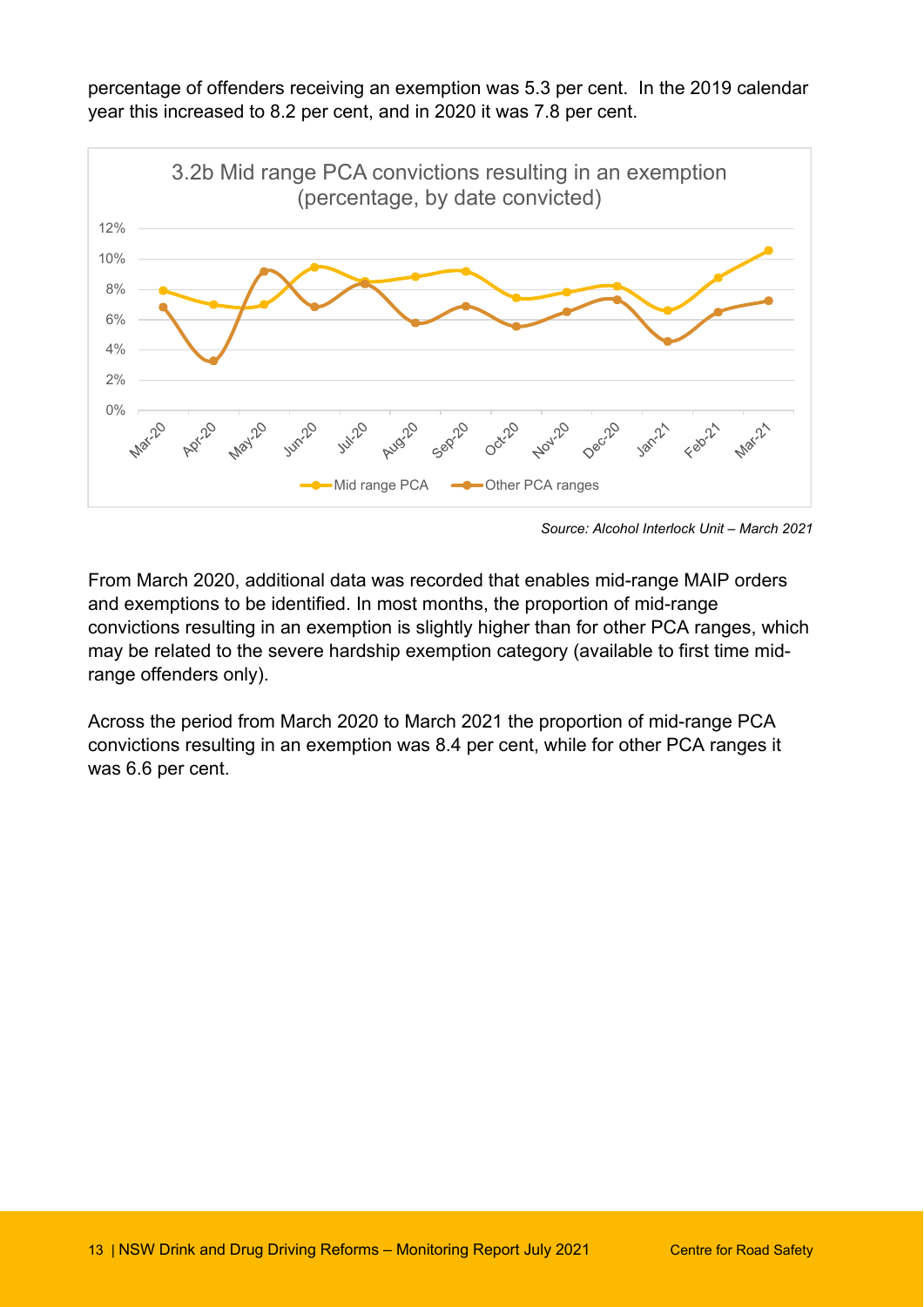## **4 Vehicle sanctions for high-risk drink driving offenders**

There have been five number plate confiscations for the offence type 'high-risk drink driving' in the period from December 2018 to March 2021 recorded in the Vehicle Sanction database managed by TfNSW. The total number of plate confiscations in that time frame was 708 (Source: Vehicle Sanction Database, TfNSW).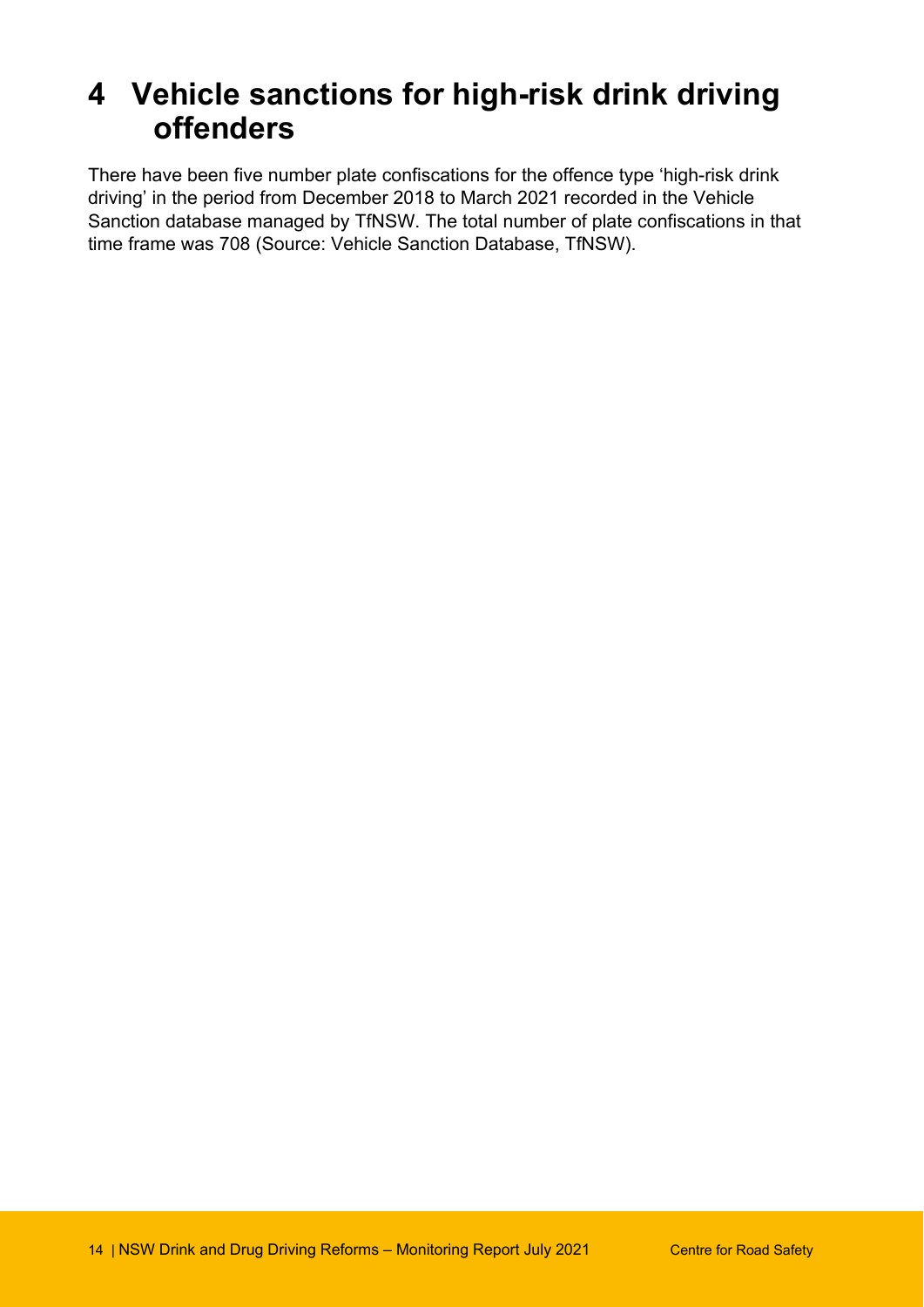## <span id="page-14-0"></span>**5 External factors**

### 5.1 Mobile testing rates (RBT and MDT)



*Source: NSW Police –May 2021* 

*Note: The percentage of RBTs resulting in one of the specified offences is calculated using NSW Police data. It represents the number of PCA detections reported by NSW police divided by the number of RBT's conducted in that month. In previous reports data from BOCSAR was used to calculate the number of persons proceeded against for specific offences; it has now been updated to only include data from one source.* 

COVID-19 impacted on mobile testing rates for both RBT and MDT. In April 2020, only 103,669 RBT were conducted, or less than 15 per cent of tests conducted in April of 2019, when 714,145 tests were conducted. This level of RBT testing has remained lower than 2019 throughout the rest of the 2020 calendar year, with December 2020 tests (255,196) reaching only 39 per cent of the level of testing in December 2019 (657,673).

In 2020, a total of 2,828,124 tests were conducted, compared to 5,947,990 in 2019. This represents a decrease of 52 per cent in testing numbers between 2019 and 2020.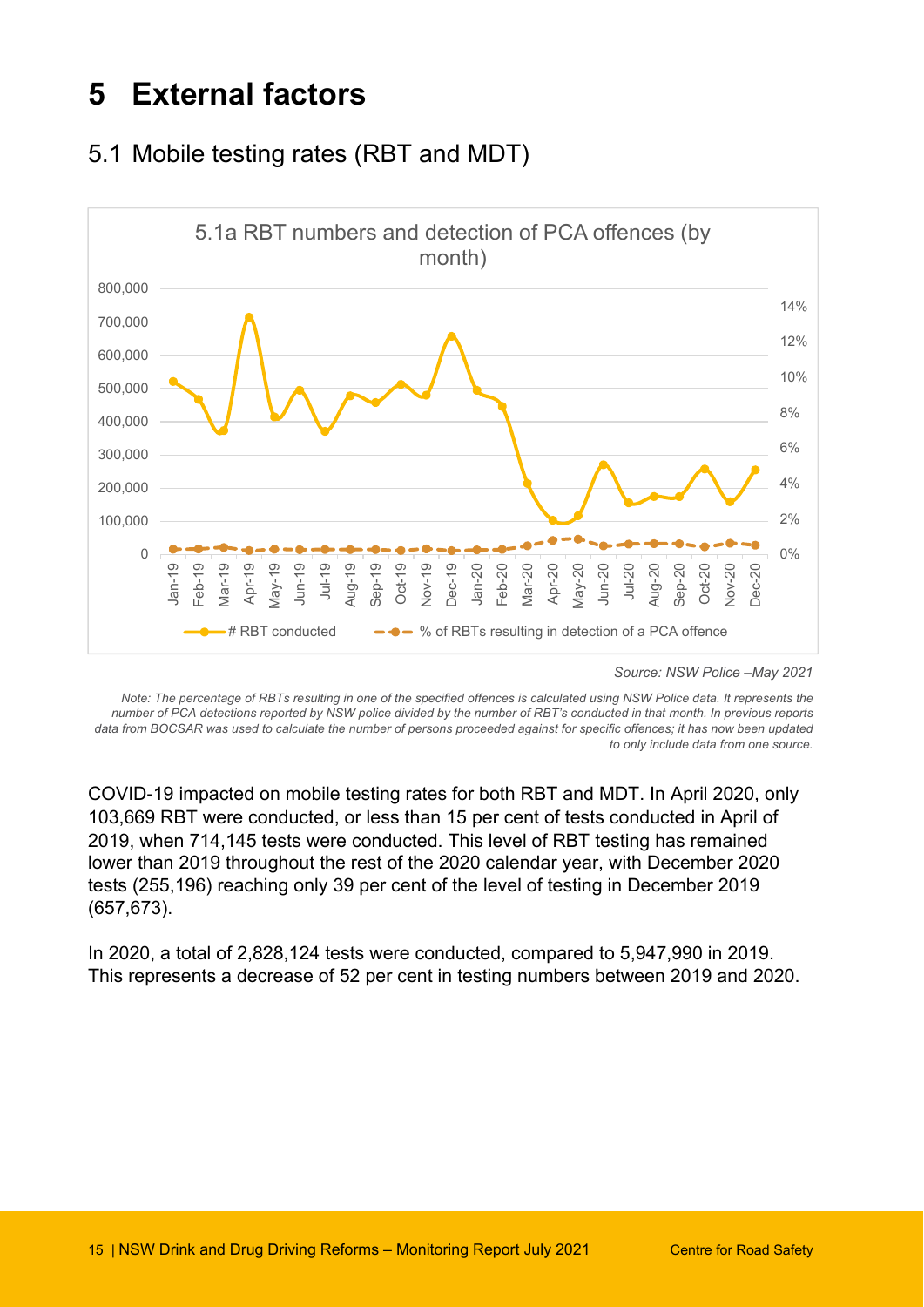

*Sources: NSW Police, NSW Health – May 2021* 

*Note: The percentage of MDTs resulting in one of the specified offences is calculated using NSW Police and NSW Health data. It*  represents the number of MDT samples that resulted in a positive result for one or more illicit drugs (NSW Health), divided by the *number of MDTs conducted in that quarter (NSW Police).* 

The number of MDTs undertaken was also reduced during COVID-19. Across the period from April to June 2020, there were 35,532 MDTs conducted, compared to 46,269 tests across the same period in 2019. The 2020 figure represents just over 75 per cent of the 2019 figure. The number of MDTs undertaken continued to decline across the rest of 2020.

The proportion of MDTs resulting in an illicit drug driving offence continues to be higher than the proportion of RBTs that result in detection of a PCA offence.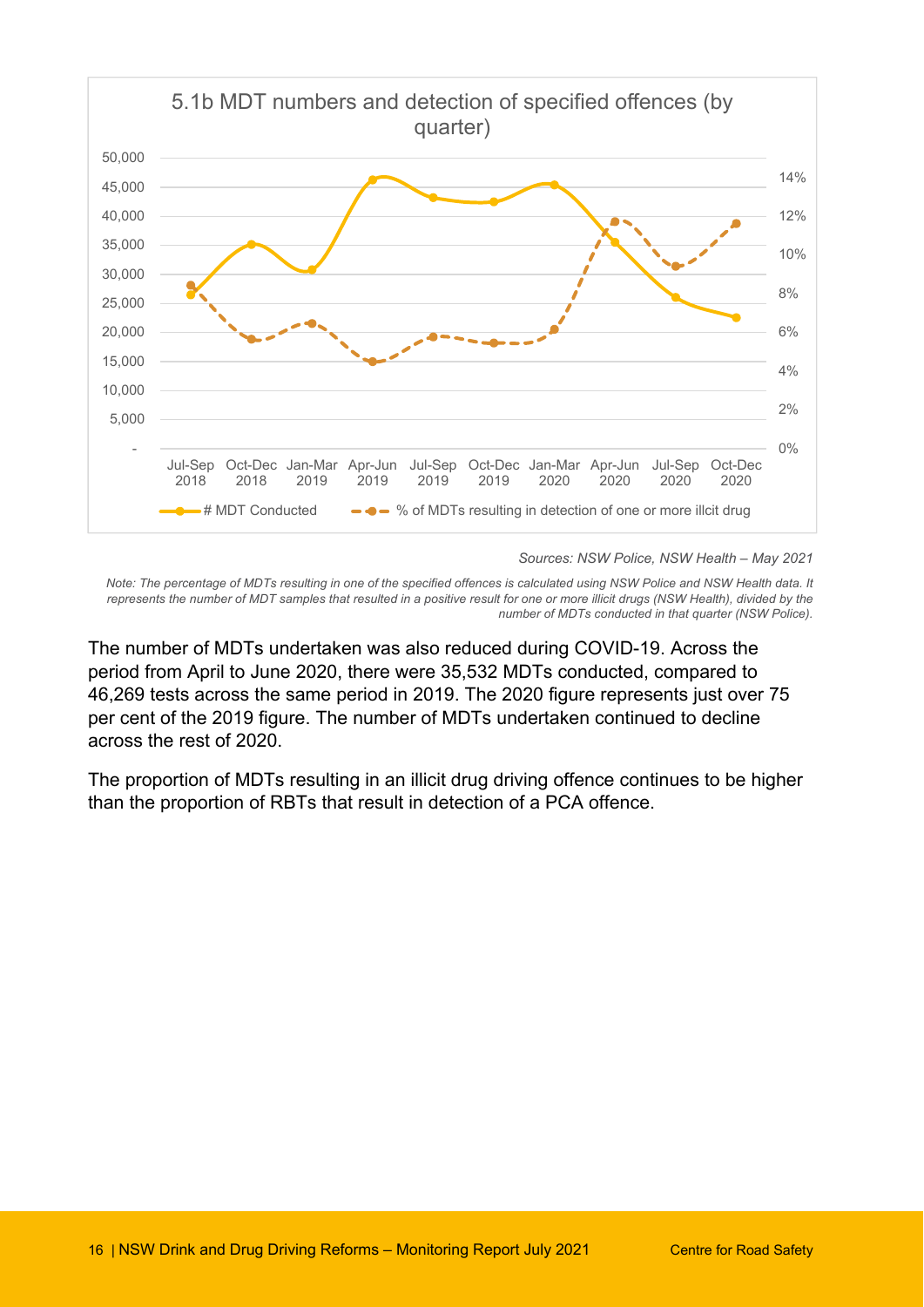

*Source: NSW Bureau of Crime Statistics and Research – April 2021* 

In 2019, there were 17,028 persons proceeded against for a PCA offence compared to 8,731 for an illicit drug driving offence. In 2020 the number of persons proceeded against for the offence types were more similar; there were 13,461 persons proceeded against for a PCA offence compared to 11,543 persons proceeded against for illicit drug driving offences.